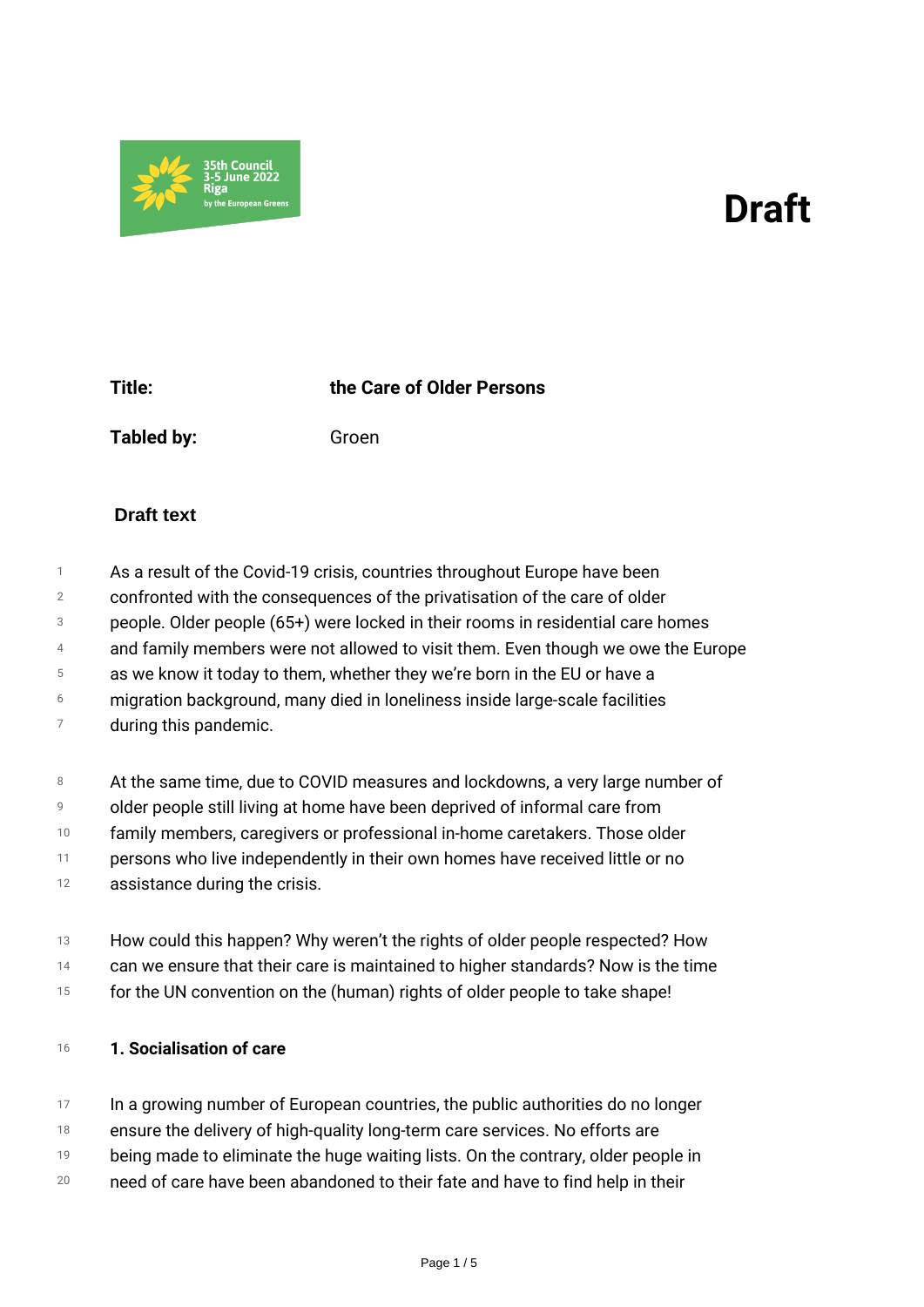*21 22 23 24 25 immediate environment. Access to professional care is determined on the basis of an extensive number of criteria or 'points'. In other words, it is not the older people in need of care and assistance who decide whether and when they should get help but the public authorities. This shift in policy towards older people has far-reaching consequences.*

- *26 27 28 29 30 31 It is based on the concept of the traditional family, whereas today many family members have full-time jobs. We often see women taking on this informal care, resulting in gaps in their curriculum vitae and extending the current gender pay gap. In the long term, this also leads to a gender pension gap, creating a higher risk of poverty and social exclusion for older women.*
- *32 33 There is no formalising of the role and status of these informal caregivers, let alone their support, coaching or supervision.*
- *34 35 36 37 In the past, older people also used to take up the role of informal caregivers for their grandchildren. However, due to a higher legal retirement age in many European countries now, it is no longer possible for many older people to take up this role.*
- *<sup>38</sup> 2. Access to professional care*

*39 40 41 42 43 44 45 When public administrations determine when and how frequently people can access professional care, they apply a ranking to measure and determine the need for care in order to decide whether someone is entitled to live in a residential care home. An immediate consequence of this approach is that when older people arrive in a residential care home today, they often need much more professional care than before. It would appear that residential care homes are no longer a place to live, but a place to die.*

- *46 The offer of facilities run by public authorities is insufficient. People have*
- *47 to turn to privately owned residential care homes where the bills become*
- *48 unaffordable. Furthermore, we see that care workers in these homes do not*
- *49 receive the necessary support and supervision to enable them to cope with the*
- *50 permanently high work pressure resulting from the residents' needs.*
- *51 Those people who are considered as not being sufficiently in need of care have*
- *52 to rely on their immediate environment. In some countries, like The Netherlands,*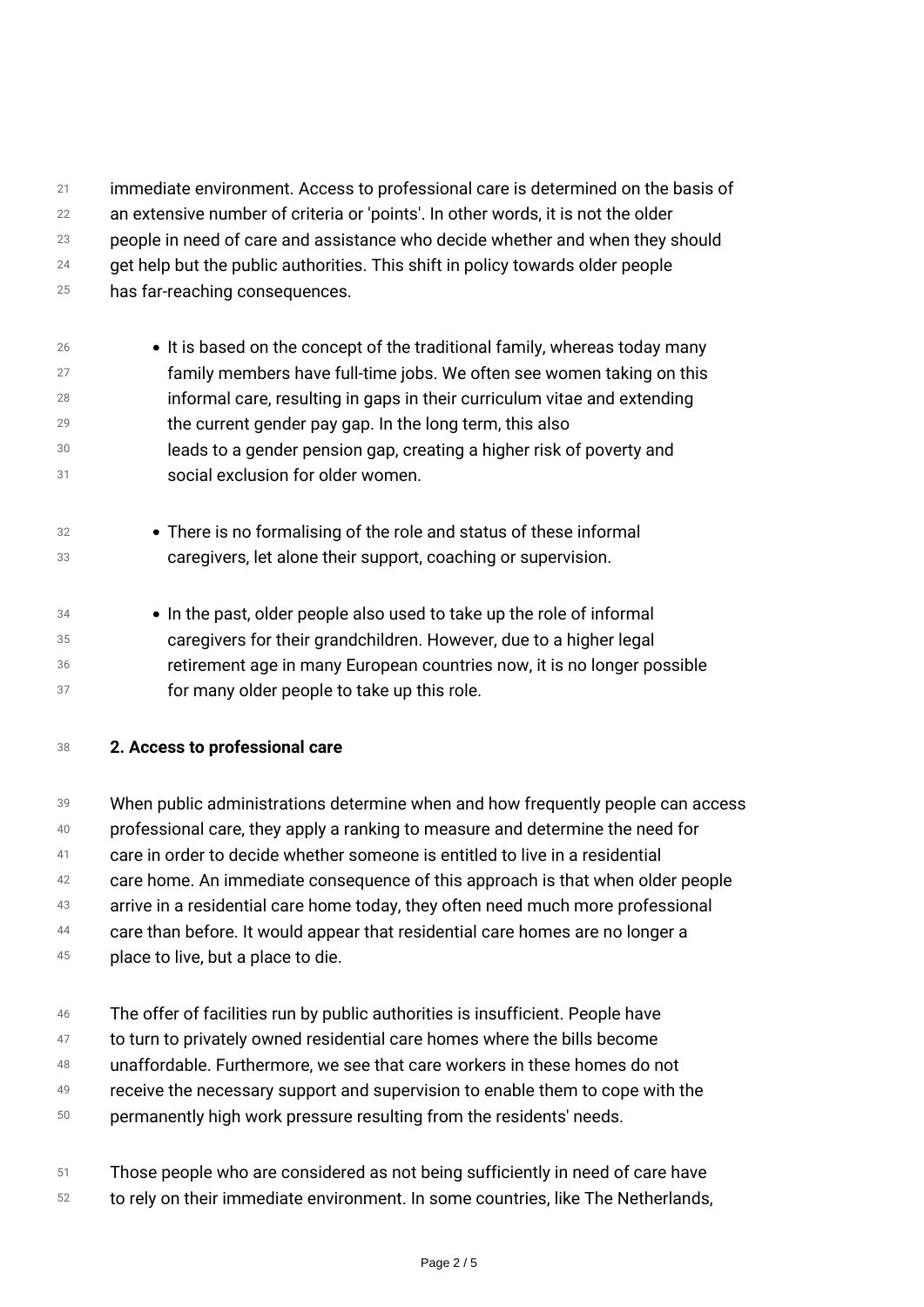- *53 54 55 people receive a 'care budget' and have 'to shop around' to see what is on offer and how best to pay for their most urgent needs. This financing method is the ultimate example of a neoliberal policy that leaves (the organisation and offer*
- *56 of) care to the market. A Care budget should lead to more freedom of choice for*
- *57 older People and should not be used by the governments to reduce the budget for*
- *58 the Care for older People.*
- *59 60 3. Care of the elderly in the hands of the market: silver economy and pursuit of profit*
- *61 As public authorities continue to withdraw from the care of older people, more*
- *62 and more private companies are operating in this market . They are turning it*
- *63 into an economy of its own: the so-called 'silver economy'.*
- *64 These companies are listed: they have to make enough profit to be able to pay*
- *65 dividends to their shareholders. Consequently, their care homes have no other*
- *66 choice but to reduce the costs for care as much as possible. We were confronted*
- *67 with the results of this policy in undercover documentaries about the harrowing*
- *68 goings-on in care homes across Europe. In the meantime, major players like Orpea*
- *69 keep channeling their funds to the mother company, while creating the impression*
- *70 of being on the brink of bankruptcy with the help of some clever tax*
- *71 engineering.*
- *72 73 74 75 76 77 78 We also note that these groups take advantage of European rules on the freedom of movement. For some years now, a real social dumping at the European level has been going on, whereby caregivers from European countries with lower wages are being employed under worse conditions than regular workers in that country. The social dumping is also present in in-home care, as the budget that older people can spend to provide for their needs often proves to be insufficient. This has led to distressing situations.*
- *79 More often than not, big multinationals are also able to circumvent legislation*
- *80 to install European Works Councils. In this way, the trade union is sidelined*
- *81 and no social dialogue can take place.*

#### *82 83 4. Future-proof care of the Older People: respect for older people and their right to a dignified existence*

*<sup>84</sup> When people are asked about how they imagine they would like to be taken care*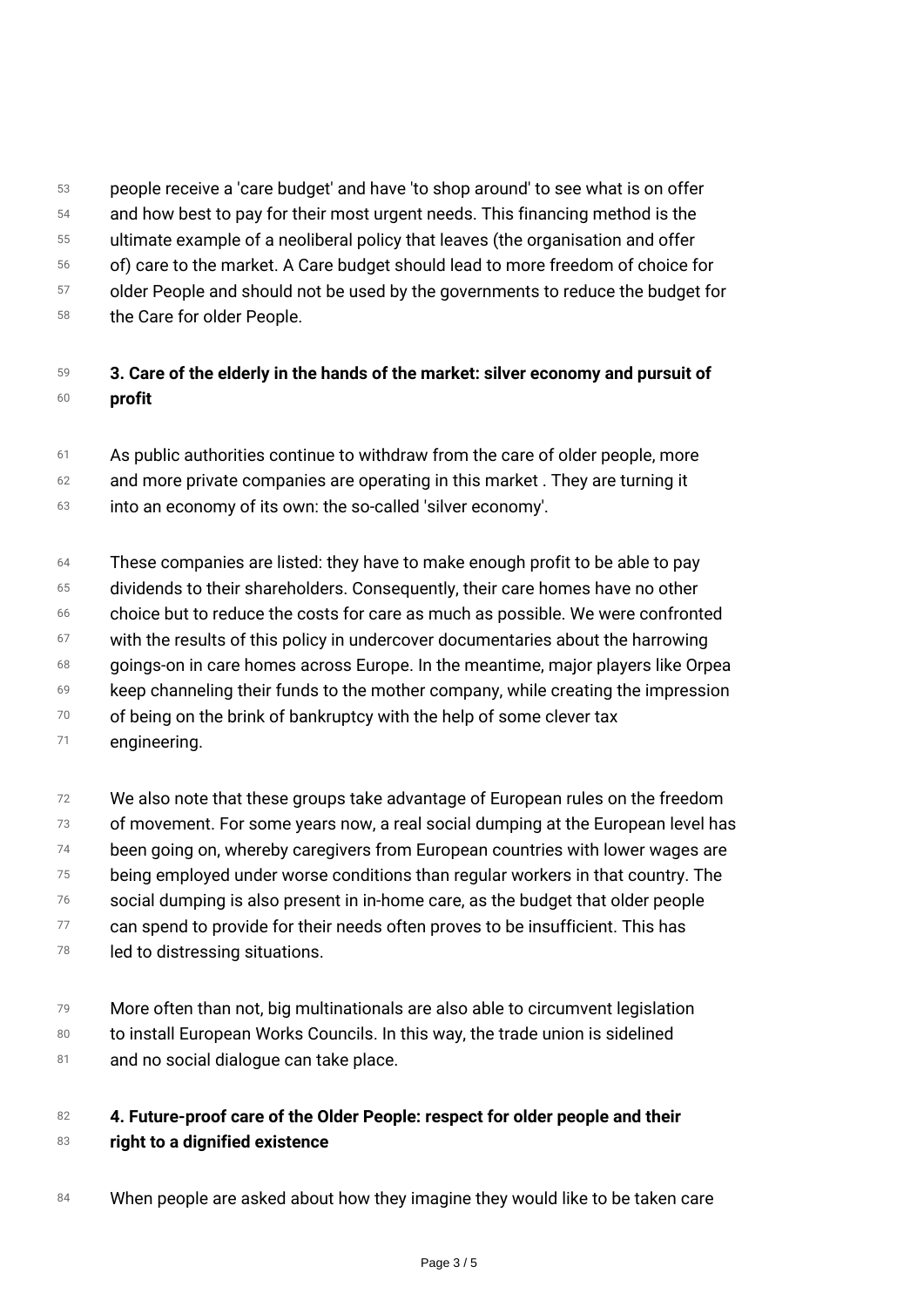| 85<br>86 | of, they often express the desire to live in their own house and neighbourhood<br>for as long and as independently as possible. |
|----------|---------------------------------------------------------------------------------------------------------------------------------|
| 87       | Older people throughout the EU have the right to access a care system that                                                      |
| 88<br>89 | caters for their needs, is of high quality and is aligned to how they themselves<br>would like to grow old.                     |
| 90       | Therefore, it is very important that we take action now and push for a proposal                                                 |
| 91       | of the UN convention on the rights of older Persons.                                                                            |
| 92       | Therefore, we ask the Commission, the European Parliament and the Council to:                                                   |
| 93       | • Call on the EU and its Member States to actively collaborate on drafting a                                                    |
| 94       | proposal for a UN convention on the rights of Older Persons in which the                                                        |
| 95       | right of dignified care for older citizens is included as well as the                                                           |
| 96       | right to live independently as long as possible;                                                                                |
| 97       | • Ensure the signing of this convention by the EU Member States and its                                                         |
| 98       | ratification at the EU level;                                                                                                   |
| 99       | • Guarantee that older people in EU Member States can enjoy the right of                                                        |
| 100      | access to timely, qualitative, affordable and nearby community-oriented                                                         |
| 101      | health services and long-term care services adapted to individual needs                                                         |
| 102      | and wishes and without discrimination of any kind;                                                                              |
| 103      | • Design a European care strategy that delivers European standards on,                                                          |
| 104      | amongst others, the coaching and supervision of informal caregivers and                                                         |
| 105      | formalisation of the role and status of informal caregivers;                                                                    |
| 106      | • Ensure the granting of care credits for both men and women, so that they                                                      |
| 107      | can assume care tasks on an equal basis;                                                                                        |
| 108      | • Forbid private companies from receiving public funds to organise the care                                                     |
| 109      | of older people only to become a listed company on the stock market;                                                            |
| 110      | • Call upon the European Commission to monitor whether Directive 2009/38 EC                                                     |
| 111      | * is being applied correctly by Member States where international private                                                       |
| 112      | companies in the field of residential care homes operate.                                                                       |